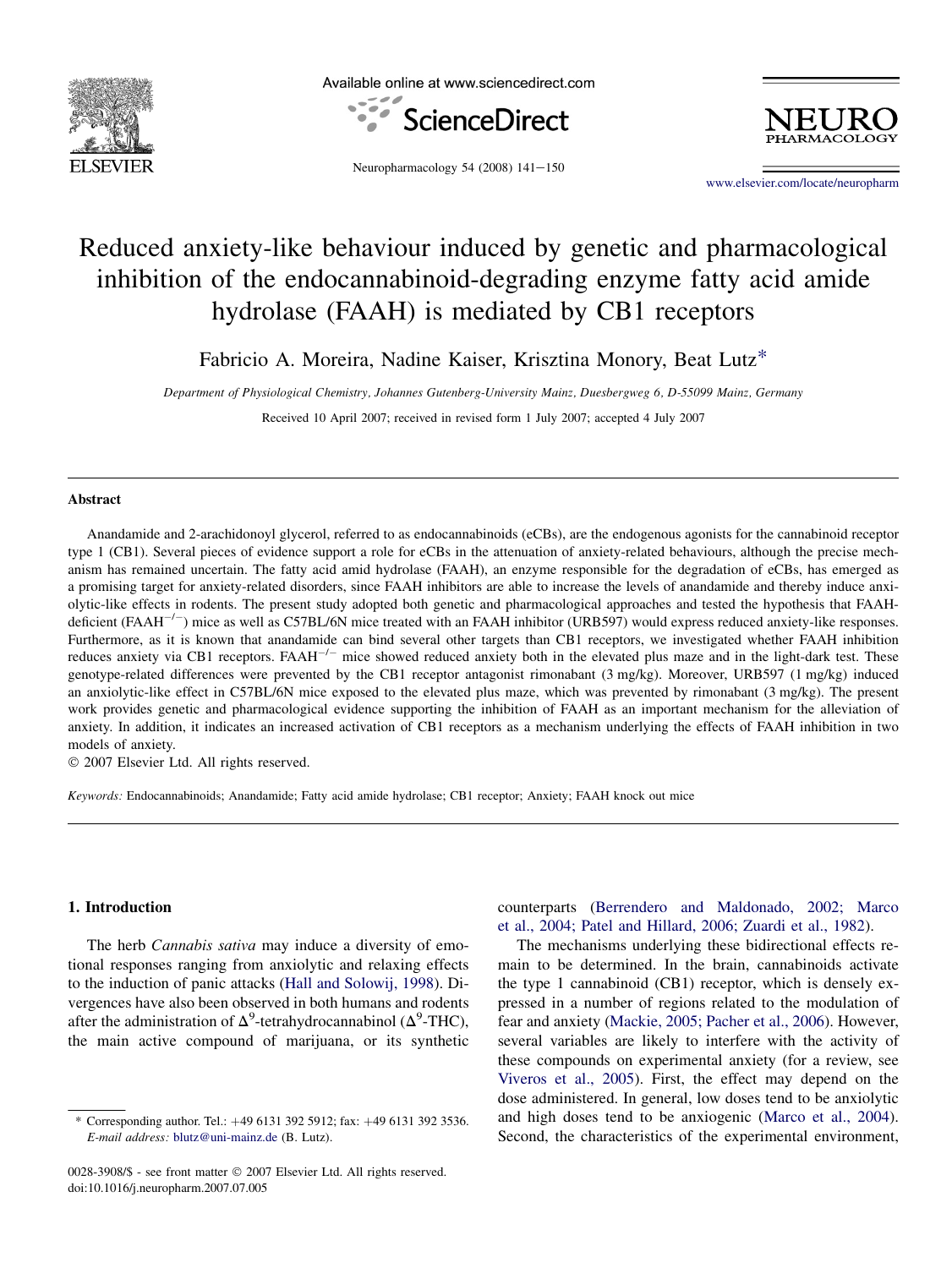such as the intensity of illumination, may influence the effects of CB1 activation or blockade [\(Haller et al., 2004a; Naidu](#page-8-0) [et al., 2007](#page-8-0)). Third, the various protocols employed for measuring anxiety may generate diverse aversive states, with which cannabinoids may interfere in opposite ways ([Viveros](#page-9-0) [et al., 2005](#page-9-0)). Finally, the previous history of the subjects, such as exposure to stresses or drug treatments, may also be of relevance to the response to cannabinoids ([Rodgers et al.,](#page-9-0) [2005\)](#page-9-0).

An alternative approach to the direct activation of CB1 receptors is the enhancement of the availability of the endogenous ligands, referred to as endocannabinoids (eCBs), of which anandamide and 2-arachidonoylglycerol (2-AG) are the mostly investigated ([Piomelli, 2003\)](#page-9-0). Their actions are terminated by a putative uptake process, followed by degradation by fatty acid amide hydrolase (FAAH) and by monoacylglycerol lipase ([McKinney and Cravatt, 2005](#page-8-0)), respectively. Specific inhibitors of FAAH have been developed that significantly increase the brain levels of anandamide, but not 2-AG, thereby potentiating the effects of anandamide [\(Kathuria et al.,](#page-8-0) [2003\)](#page-8-0). FAAH inhibitors induce analgesia, enhance memory extinction and attenuate anxiety via an increased activation of CB1 receptors [\(Kathuria et al., 2003; Patel and Hillard,](#page-8-0) [2006; Varvel et al., 2007\)](#page-8-0). However, anandamide is a promiscuous neuromodulator that may bind to other sites in the brain, implying that alternative mechanisms, apart from the activation of CB1 receptors, may be involved in its actions ([Ross,](#page-9-0) [2003\)](#page-9-0). For example, the transient receptor potential vanilloid type 1 channel (TRPV1) is activated by anandamide and located in several brain regions related to emotions ([Cristino](#page-8-0) [et al., 2006\)](#page-8-0). TRPV1 was shown to have a role on the modulation of both anxiety and conditioned fear ([Marsch et al.,](#page-8-0) [2007\)](#page-8-0). Therefore, increasing the endogenous levels of anandamide may induce effects that are not only CB1-mediated, but also dependent on other receptors.

Apart from the pharmacological studies mentioned above, genetic approaches have also proved to be very useful for the study of the endocannabinoid system. [Cravatt et al.](#page-8-0) [\(2001\)](#page-8-0) generated mouse mutants lacking the FAAH gene  $(FAAH^{-/-}$  mice). These animals have a 10–15-fold increase in the levels of anandamide and an enhanced response to the injection of this endocannabinoid, altered nociceptive responses and enhanced memory extinction ([Cravatt et al.,](#page-8-0) [2001; Varvel et al., 2007](#page-8-0)). Despite these results, the response of FAAH<sup>-/-</sup> mice in models of anxiety has remained uncertain. Furthermore, behavioural changes not related to an increased activation of the CB1 receptor have also been observed after genetic inhibition of FAAH ([Wise et al., 2007\)](#page-9-0).

Therefore, the aim of this study was to test the notion that  $FAAH^{-/-}$  mice might show a reduced anxiety-like behaviour as compared to their wild-type (WT) littermates. The elevated plus maze (EPM) and the light dark test (LDT) were employed as animal models. Furthermore, in order to mimic these experiments pharmacologically, studies were conducted with injections of an FAAH inhibitor in C57BL/6N mice. Finally, to test whether there was an involvement of CB1 receptors, we investigated the effects of rimonabant in blocking the behavioural changes observed after genetic or pharmacological inhibition of FAAH.

## 2. Materials and methods

#### 2.1. Subjects

The animals used in this study were male C57BL/6N mice, FAAH knock out (FAAH<sup>-/-</sup>) mice and their WT littermates (FAAH<sup>+/+</sup>), with a weight of 20-30 g and age of 3-4 months. The generation of  $FAAH^{-/-}$  mice was described previously ([Cravatt et al., 2001\)](#page-8-0). Mutant mice were backcrossed 6 times into C57BL/6N background and heterozygous breedings were utilized. Tail biopsy and ear clip sampling were performed at an age of  $6-10$  weeks, and genotyping by PCR was performed as described ([Cravatt et al., 2001](#page-8-0)). C57BL/6N mice were bred in the same animal facility as FAAH-deficient mice and were also tailed and ear marked. All animals were housed in a temperature- and humidity-controlled room where food and water were available ad libitum. Light phase was from 7:00 to 19:00. One week prior to behavioural analysis, mice were separated and single housed.

## 2.2. Drugs

Powdered diazepam (Sigma) and rimonabant (SR141716; NIMH Chemical Synthesis and Drug Supply Program) were suspended in 5% polyoxyethylenesorbitan monooleate (Tween 80) followed by 0.9% NaCl solution (saline). URB597 (Cayman) was dissolved in a mixture of DMSO, ethanol and saline solution (1:1:18). All drugs were injected intraperitoneally (i.p.) in a volume of 10 ml/kg body weight.

#### 2.3. Apparatus

All experiments were conducted between 9:00 and 13:00 h. The room was illuminated in a way that the intensity of light at the location of the apparatus was 200-lx (Luxmeter LX1108, Voltcraft, Germany). The experiments were recorded by a camera connected to a computer, where the program Smart (Panlab, Madrid) automatically evaluated the position of the animals and the distance moved.

The elevated plus maze (EPM) consisted of a cross-shaped plastic apparatus, elevated 100 cm from the floor, with 2 opposite open arms and 2 opposite enclosed arms. The floor of the arms was made of white plastic, 35 cm long and 6 cm wide and connected by a central platform of  $6 \times 6$  cm. Walls in black plastic of 20 cm height surrounded the enclosed arms. The animals were placed into the centre of the apparatus, facing the enclosed arms, and were allowed to explore it during 5 min [\(Carobrez and Bertoglio, 2005](#page-8-0)). The percentage of time and entries in the open arms were calculated in relation to the total values for the open and enclosed arms through the following formula: % open arms =  $100 \times$  open/(open + enclosed).

The light dark test (LDT) was performed in a box (38 cm wide, with walls of 26 cm height) divided in a lit compartment (in white plastic, 26 cm in length; without a roof) and a dark compartment (in black plastic, 13 cm in length; with a roof). Lit and dark compartments were directly connected by a small entrance  $(5 \times 5 \text{ cm})$ . The animals were placed in the middle of the lit compartment and allowed to explore the apparatus during 5 min, starting with the first entry to the dark compartment ([Bourin and Hascoet, 2003](#page-8-0)). The percentage of time spent in the lit was calculated as time (s) in this compartment divided by the total time, as follows: % time in the lit =  $100 \times$ time in the lit/300.

The open-field consisted of a squared transparent plastic apparatus  $(40 \times 40 \times 40 \text{ cm})$ . The animals were placed in the centre and allowed to explore it during 5 min [\(Sousa et al., 2006\)](#page-9-0).

#### 2.4. Procedures

To avoid interferences in the baseline levels of anxiety or exploratory activity, the animals were not exposed twice to the tests  $-$  different batches of animals were used in each experiment. The behaviour of WT and  $FAAH^{-/-}$  mice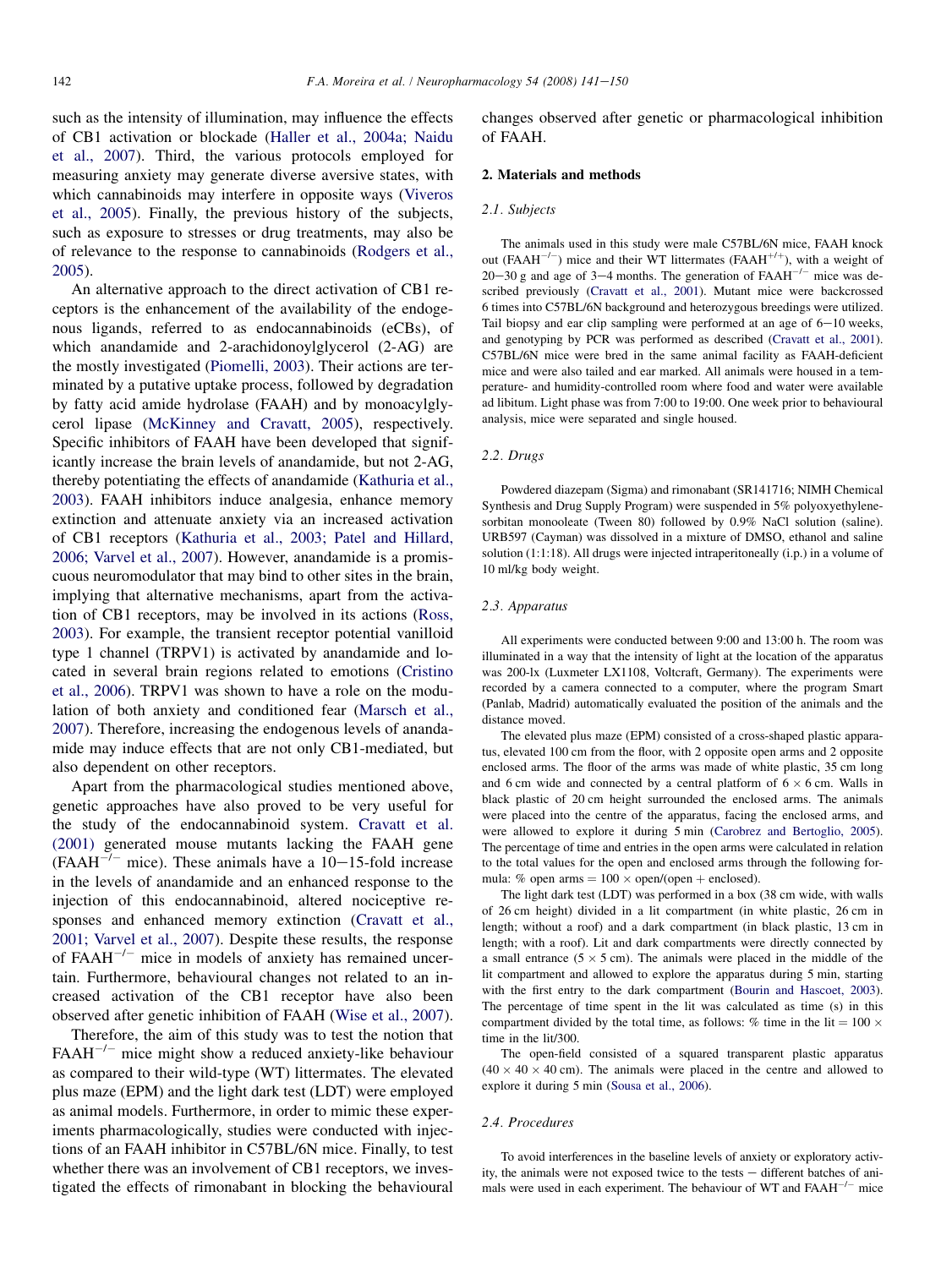<span id="page-2-0"></span>was investigated in the open-field, in the EPM and in the LDT. First, experiments were conducted with these animals without any treatment. In another series of experiments, FAAH<sup>-/-</sup> and WT mice received either vehicle or rimonabant (3 mg/kg) injections 30 min before the tests. In the experiments with C57BL/6N mice, the animals were treated with vehicle or URB597 (1 mg/kg) 2 h before the tests ([Naidu et al., 2007](#page-9-0)) with no further treatment or with rimonabant (3 mg/kg) or vehicle injection 30 min before the tests.

#### 2.5. Statistics

The percentage of entries and time spent in the open arms as well as the number of entries in the enclosed arms of the EPM, the percentage of time spent in the lit compartment in the LDT and the total distance moved in the open field were analyzed by t-test or 2-way analysis of variance (ANOVA), as appropriate. Whenever an interaction between factors was found, posthoc comparisons were performed with Bonferroni test. In addition, when a reduction in the number of entries in the enclosed arms of the EPM was detected, the percentage of entries in the open arms was re-analyzed by analysis of covariance (ANCOVA), with the number of entries in the enclosed arms as a co-variable. The data are presented as mean  $\pm$  SEM, and the level of significance was set at a *p*-value of 0.05.

#### 3. Results

## 3.1. Pharmacological validation of the animal models of anxiety

As positive controls for the EPM and the LDT, wild-type male C57BL/6N mice received an injection of the anxiolytic diazepam (2 mg/kg) or its vehicle 30 min prior to the experiments. The effect of diazepam on locomotion was evaluated in an open-field, where no significant change in the total distance moved was observed (Table 1). In the EPM, diazepam induced an increase in the percentage of entries (vehicle  $14.76 \pm 6.68\%$  and diazepam  $66.75 \pm 11.01\%$ ;  $t_{14} = 4.03$ ,  $p = 0.0012$ ;  $n = 8$ /group) and in the time spent (vehicle  $10.90 \pm 5.69\%$  and diazepam  $70.92 \pm 12.61\%$ ;  $t_{14} = 4.33$ ,  $p = 0.0007$ ) in the open arms. Its effect on the total number of entries in the enclosed arms is presented in [Table 2](#page-3-0). In the LDT, diazepam induced an increase in the percentage of time spent in the lit compartment (vehicle  $15.84 \pm 2.57\%$ and diazepam  $37.75 \pm 7.76\%$ ;  $t_{15} = 2.75$ ,  $p = 0.01$ ;  $n = 8, 9$ ).

## 3.2. Anxiolytic-like effects after genetic inactivation of FAAH

In the first experiment, we aimed to analyze the phenotypes of WT and  $FAAH^{-/-}$  in the EPM. Therefore, mice were exposed to the apparatus without receiving any injection. As depicted in [Fig. 1](#page-4-0),  $FAAH^{-/-}$  mice entered more often  $(t_{18} = 2.21; p = 0.04;$  upper panel) and spent significantly more time  $(t_{18} = 2.39; p = 0.02;$  lower panel) in the open arms, consistent with a phenotype characterized by a reduced anxiety-like behaviour. WT and  $FAAH^{-/-}$  did not differ regarding the distance moved in the open field (Table 1) or the number of entries in the enclosed arms of the EPM ([Table 2\)](#page-3-0). Next, as presented in [Fig. 2,](#page-4-0) it was tested whether the difference between the genotypes is prevented by the CB1 receptor antagonist rimonabant (3 mg/kg). For the percentage of entries in the open arms, 2-way ANOVA did not reveal any interaction between genotype and drug factors  $(F_{1,36} = 1.1; NS)$ . However, there was a significant effect of genotype ( $F_{1,36} = 5.28$ ;  $p = 0.02$ ) and drug ( $F_{1,36} = 18$ ;  $p = 0.0001$ ). Since there was no interaction between these factors, no post-hoc test was performed. However, for the percentage of time spent in the open arms, there was an borderline interaction between the genotype and drug factors ( $F_{1,36} = 3.83$ ;  $p = 0.05$ ). There was no genotype effect ( $F_{1,36} = 2.15$ ; NS), but a significant drug effect  $(F_{1,36} = 4.97; p = 0.03)$ . In this case, a post-hoc analysis was performed revealing that the vehicle-treated  $FAAH^{-/-}$ mice spent significantly more time in the open arms as compared to all the other groups. As for the number of entries in the enclosed arms, there was no interaction between factors, neither a genotype effect ([Table 2\)](#page-3-0). However, rimonabant markedly reduced this parameter, regardless the genotype ([Table 2\)](#page-3-0). [File \(1992\)](#page-8-0) proposed that, in these cases, the percentage of entries in the open arms should be re-analyzed by analysis of co-variance (ANCOVA), considering the number of entries in the enclosed arms as a co-variable. Accordingly, we performed a 2-way ANCOVA and the result of this analysis was similar to the former 2-way ANOVA. The interaction between factors did not change markedly, and there was still a tendency towards a significance  $(F_{1,35} = 3.59; p = 0.06)$ . Again, no genotype effect was seen  $(F_{1,35} = 2.41; N.S.)$  and

Table 1

| Total distance moved during 5 min assessed in the open field for the different mice and treatments employed in the present study ( $n = 7-8$ /group) |  |  |  |
|------------------------------------------------------------------------------------------------------------------------------------------------------|--|--|--|
|------------------------------------------------------------------------------------------------------------------------------------------------------|--|--|--|

| Experimental groups                  | Distance moved, Mean $\pm$ S.E.M. | Statistics ( <i>t</i> test or 2-way ANOVA)<br>$t(14) = 0.9032$ ; N.S. |  |
|--------------------------------------|-----------------------------------|-----------------------------------------------------------------------|--|
| Vehicle (Veh)                        | $1378 \pm 107.7$                  |                                                                       |  |
| Diazepam $(2 \text{ mg/kg})$         | $1196 \pm 169.7$                  |                                                                       |  |
| <b>WT</b>                            | $912.6 \pm 163.3$                 | $t(12) = 1.218$ ; N.S.                                                |  |
| $FAAH^{-/-}$                         | $1154 \pm 112.9$                  |                                                                       |  |
| $WT + Veh$                           | $616.5 \pm 145.1$                 | Interaction: $F(1,28) = 0.92$ ; N.S.                                  |  |
| $FAAH^{-/-} + Veh$                   | $964.9 + 93.6$                    | Phenotype: $F(1,28) = 2.63$ ; N.S.                                    |  |
| $WT + Rimonabant (3 mg/kg)$          | $566.5 \pm 149.1$                 | Drug: $F(1,28) = 1.77$ ; N.S.                                         |  |
| $FAAH^{-/-}$ + Rimonabant            | $655.8 \pm 143.7$                 |                                                                       |  |
| $Veh + Veh$                          | $1683 \pm 106.8$                  | Interaction: $F(1,28) = 2.03$ ; N.S.                                  |  |
| URB597 $(1 \text{ mg/kg}) +$ Veh     | $1570 \pm 139.2$                  | Veh $\times$ URB: F(1,28) = 0.43; N.S.                                |  |
| Veh + Rimonabant $(3 \text{ mg/kg})$ | $1587 \pm 171.6$                  | Veh $\times$ Rimonabant: F(1,28) = 0.59; N.S.                         |  |
| $URB597 + Rimonabant$                | $1890 \pm 158.3$                  |                                                                       |  |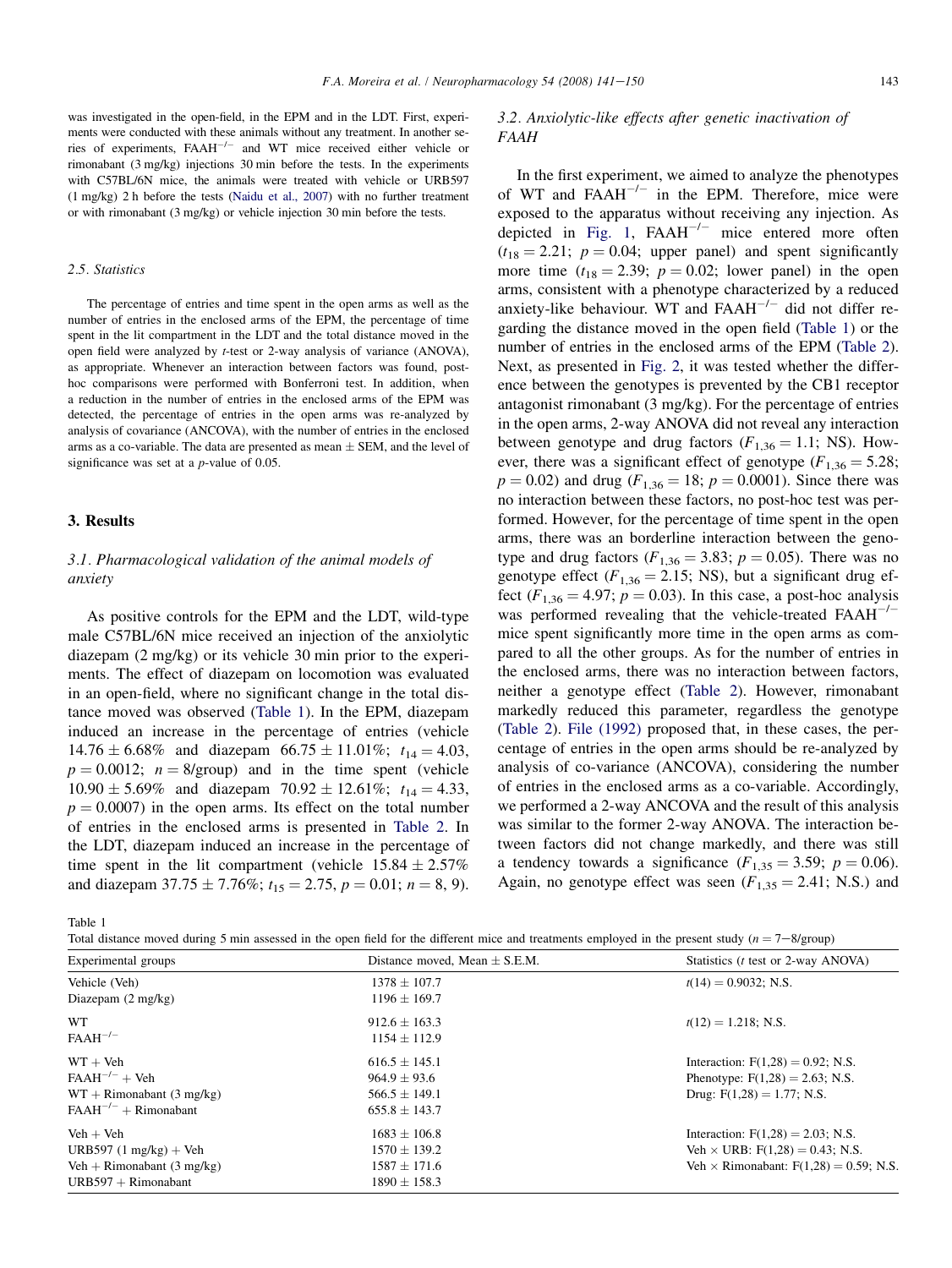<span id="page-3-0"></span>Table 2 Total number of entries in the enclosed arms of the EPM  $(n = 6 - 10/\text{group})$ 

| Experimental groups                     | Number of entries in the enclosed<br>arms, Mean $\pm$ S.E.M. | Statistics ( <i>t</i> test or 2-way ANOVA)<br>$t(14) = 1.91$ ; N.S. |  |
|-----------------------------------------|--------------------------------------------------------------|---------------------------------------------------------------------|--|
| Vehicle (Veh)                           | $13.25 \pm 1.51$                                             |                                                                     |  |
| Diazepam $(2 \text{ mg/kg})$            | $9.38 \pm 1.36$                                              |                                                                     |  |
| <b>WT</b>                               | $12.90 \pm 1.17$                                             | $t(18) = 1.31$ ; N.S.                                               |  |
| $FAAH^{-/-}$                            | $16.10 \pm 16.15$                                            |                                                                     |  |
| $WT + Veh$                              | $10.4 \pm 2.47$                                              | Interaction: $F(1,36) = 0.73$ ; N.S.                                |  |
| $FAAH^{-/-} + Veh$                      | $10.5 \pm 2.11$                                              | Phenotype: $F(1,36) = 0.70$ ; N.S.                                  |  |
| $WT + R$ imonabant (3 mg/kg)            | $2.9 \pm 1.23$                                               | Drug: $F(1,36) = 13.04$ ; $p = 0.0009$                              |  |
| $FAAH^{-/-}$ + Rimonabant               | $4.3 \pm 1.5$                                                |                                                                     |  |
| Veh                                     | $11.33 \pm 1.05$                                             | $t(10) = 0.90$ ; N.S.                                               |  |
| URB597 $(1 \text{ mg/kg})$              | $10.01 \pm 1.03$                                             |                                                                     |  |
| $Veh + Veh$                             | $13.50 \pm 2.52$                                             | Interaction: $F(1,28) = 1.11$ ; N.S.                                |  |
| URB597 $(1 \text{ mg/kg}) + \text{Veh}$ | $15.50 \pm 0.87$                                             | Veh $\times$ URB: F(1,28) = 0.04; N.S.                              |  |
| Veh + Rimonabant $(3 \text{ mg/kg})$    | $17.38 \pm 2.78$                                             | Veh $\times$ Rimonabant: $F(1,28) = 0.38$ ; N.S.                    |  |
| $URB597 + Rimonabant$                   | $14.50 \pm 2.58$                                             |                                                                     |  |

a drug effect was still present  $(F_{1,35} = 6.45; p = 0.02)$ . Thus, although rimonabant significantly reduced entries into the enclosed arms, this effect may have a modest contribution to the changes in the percentage of time in the open arms. No changes in distance moved were found in the open field [\(Table 1\)](#page-2-0).

To further explore the phenotype of the  $FAAH^{-/-}$  mice, in a next series of experiments the WT and  $FAAH^{-/-}$  mice were compared in another model of anxiety, the LDT. WT and  $FAAH^{-/-}$  mice were exposed to the apparatus without receiving any injection. Supporting the results obtained in the EPM, a reduced anxiety-like behaviour was detected in FAAH<sup>-/-</sup> mice ([Fig. 3](#page-5-0)). They spent significantly more time in the lit compartment as compared to the WT group  $(t_{25} = 2.06;$  $p = 0.04$ ). Finally, it was tested whether this difference is also prevented by rimonabant, as observed in the EPM. As depicted in [Fig. 4](#page-5-0), no interaction between the genotype and drug factors were found for the percentage of time spent in the lit compartment ( $F_{1,34} = 2.73$ ; NS). However, there was a significant difference between the genotypes ( $F_{1,34} = 6.31$ ;  $p =$ 0.02), further indicating a reduced anxiety-like behaviour in the  $FAAH^{-/-}$  mice. There was also a significant drug effect  $(F_{1,34} = 4.42; p = 0.04)$ , indicating that rimonabant was able to reduce the exploration of the lit compartment.

# 3.3. Anxiolytic-like effects after pharmacological inhibition of FAAH

In order to further strengthen the results obtained with  $FAAH^{-/-}$  mice, we have also adopted a pharmacological approach to inhibit the FAAH enzyme. C57BL/6N mice were treated with vehicle or the FAAH inhibitor URB597 (1 mg/kg) and exposed to the EPM two hours later [\(Fig. 5\)](#page-5-0). A significant increase both in the number of entries  $(t_{10} =$ 2.88;  $p = 0.01$ ) and in the time spent ( $t_{10} = 1.4$ ;  $p = 0.0058$ ) in the open arms was detected. Next, to check for the involvement of CB1 receptors, the effect of rimonabant (3 mg/kg) was

investigated ([Fig. 6](#page-6-0)). A 2-way ANOVA was performed considering the following experimental factors: treatment with URB597 or its respective vehicle (URB factor) and treatment with rimonabant or its respective vehicle (rimonabant factor). For the percentage of entries in the open arms ([Fig. 6](#page-6-0), upper panel), a significant interaction between these factors was detected ( $F_{1,28} = 5.37$ ;  $p = 0.04$ ). There was no significant effect neither for the URB factor ( $F_{1,28} = 0.21$ ; NS) nor for the rimonabant factor ( $F_{1,28} = 0.03$ ; NS). Post-hoc analysis did not found any difference between particular groups. For the percentage of time spent in the open arms [\(Fig. 6](#page-6-0), lower panel), a significant interaction between these factor was observed  $(F_{1,28} = 4.42; p = 0.04)$ . Furthermore, there was an significant effect of URB ( $F_{1,28} = 4.59$ ;  $p = 0.04$ ), but not of the rimonabant factor ( $F_{1,28} = 0.89$ ; NS). Post-hoc analysis revealed a significant increase in the time spent in the open arms only for the group treated with vehicle-URB597, as compared to the vehicle-vehicle group. Altogether, these pharmacological data mimic those observed with the  $FAAH^{-/-}$  mice, as they indicate that FAAH inhibition induces an anxiolyticlike effect mediated by the CB1 receptor. Neither drug changed in locomotion in the open field [\(Table 1\)](#page-2-0). In addition, as presented in Table 2, there were no changes in the total number of entries in the enclosed arms of the EPM.

Finally, we tested the effect of URB597 (1 mg/kg) in the LDT. C57BL/6N mice were treated with vehicle or URB597 (1 mg/kg) and exposed to the test 2 h later ([Fig. 7\)](#page-7-0). Contrary to the EPM, no significant effect was observed in this model of anxiety ( $t_{20} = 1.4$ ; NS).

## 4. Discussion

The present study shows that  $FAAH^{-/-}$  mice exhibit reduced anxiety-like behaviour in two experimental models. Since this phenotype was reversed after injection of the CB1 antagonist rimonabant, it is likely that elevated levels of eCBs acting via CB1 receptors are responsible for the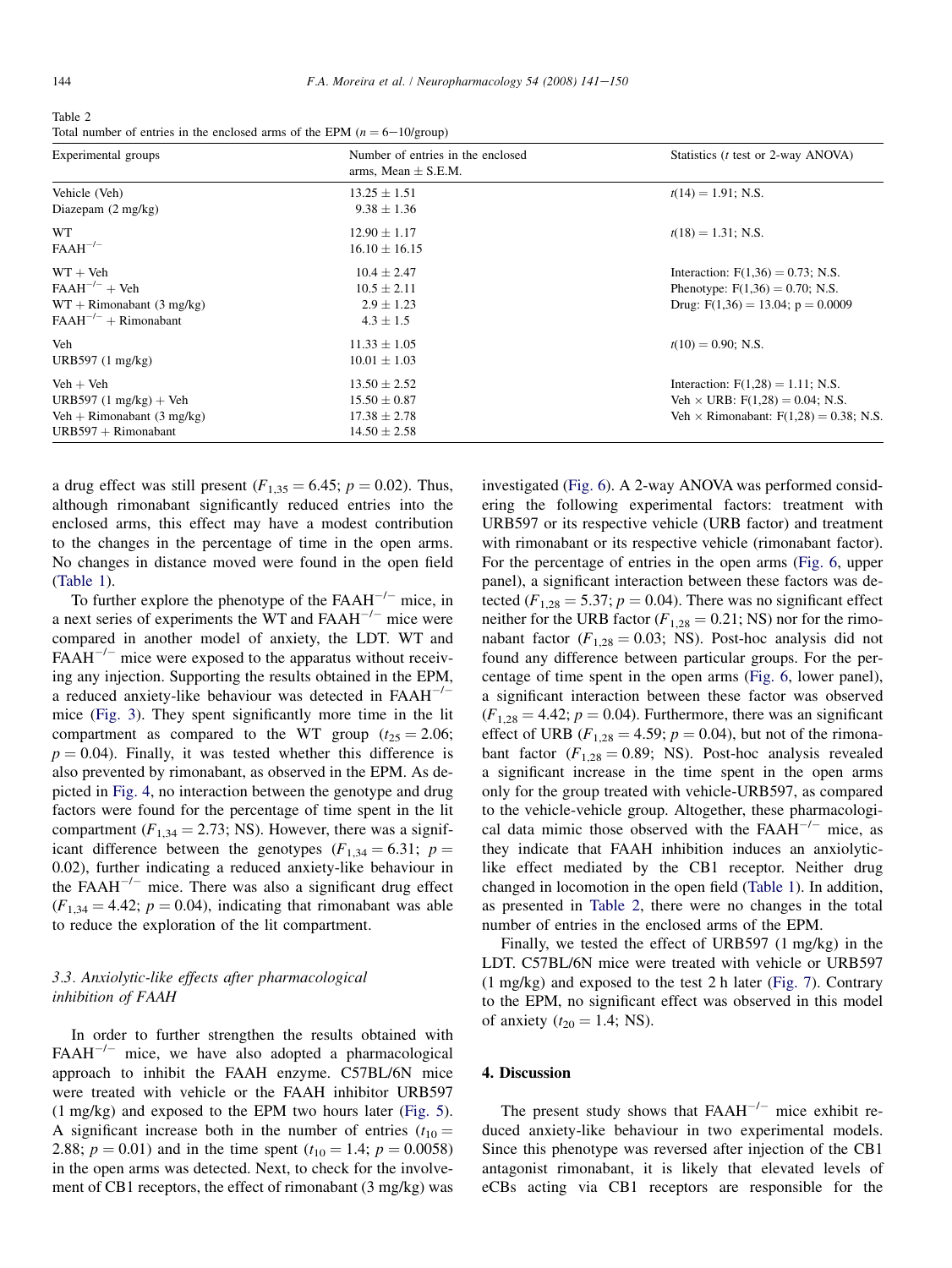<span id="page-4-0"></span>

Fig. 1. Behaviour of  $FAAH^{-/-}$  mice in the elevated plus maze.  $FAAH^{-/-}$  mice entered more frequently (upper panel) and spent a longer time (lower panel) in the open arms as compared to their WT littermates, indicating a reduced anxiety-like behaviour (\* $p < 0.05$ ;  $n = 10$ /group).

decreased anxiety in animals lacking FAAH. Furthermore, an anxiolytic-like effect was observed in C57BL/6N mice after injection of the FAAH inhibitor URB597, an effect blocked by rimonabant, and, thus, also mediated by CB1 receptors. No differences in spontaneous locomotion were observed in the open field, indicating that these results are not secondary to altered motor control in FAAH knock out or in drug-treated animals.

Significant differences between  $FAAH^{-/-}$  mice and their WT littermates were observed in several experiments, supporting the consistency of this phenotype. These differences were observed both when the animals were exposed to the tests

Fig. 2. Effects of the CB1 antagonist rimonabant on anxiety-like behaviour of WT and FAAH<sup> $-/-$ </sup> mice in the elevated plus maze. Rimonabant (3 mg/kg) treatment in  $FAAH^{-/-}$  mice was able to prevent the increase in the number of entries (upper panel) and in the time spent (lower panel) in the open arms, indicating increased signalling via CB1 receptors in  $FAAH^{-/-}$  mice (\* $p < 0.05$  compared to all the other groups;  $n = 10$ /group).

Vehicle

without any treatment and when they received vehicle injections. However, the baseline levels of anxiety were dissimilar between non-treated and vehicle-treated animals. One reason for this observation could be the stress caused by intraperitoneal injections. This procedure may have a major impact in the basal levels of anxiety, and even saline or ''sham'' injection may change baseline behaviour as compared to non-treated

**WT** 

**FAAH** 

Rimonabant

Rimonabant

WT **FAAH**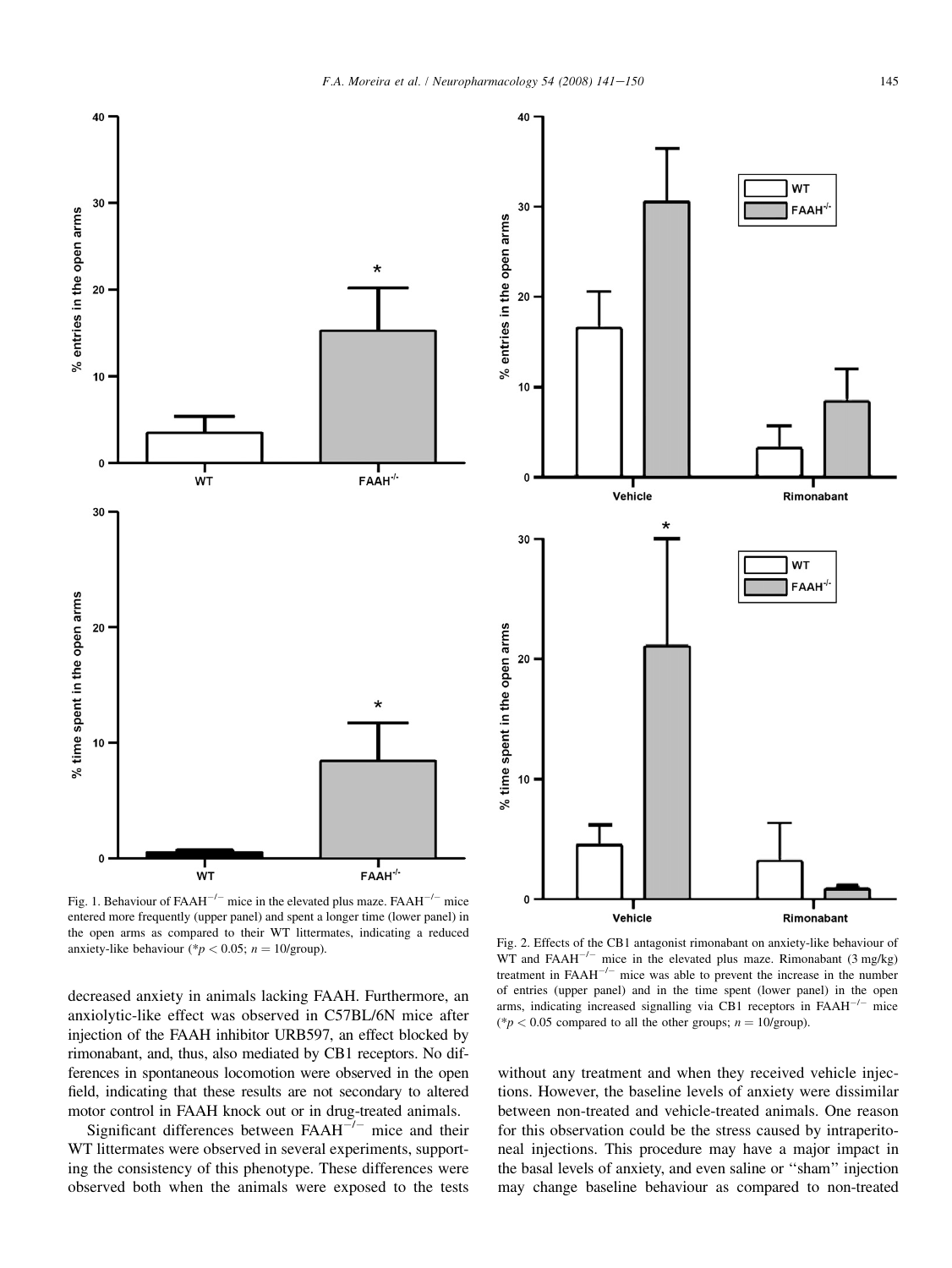<span id="page-5-0"></span>

Fig. 3. Behaviour of FAAH<sup>-/-</sup> mice in the light-dark test. FAAH<sup>-/-</sup> mice spent a longer time in the lit compartment as compared to their WT littermates, indicating reduced anxiety-like behaviour (\* $p < 0.05$ ; n = 13; 14).

animals ([Carobrez and Bertoglio, 2005; Lapin, 1995\)](#page-8-0). In addition, painful stimuli may increase the release of anandamide in brain regions that are also related to anxiety [\(Walker et al.,](#page-9-0) [1999\)](#page-9-0). This may also explain the differences observed in the present study.

The phenotype of  $FAAH^{-/-}$  mice is congruent with previous pharmacological experiments demonstrating attenuation



Fig. 4. Effects of the CB1 antagonist rimonabant on anxiety-like behaviour of WT and  $FAAH^{-/-}$  mice in the light-dark test. Rimonabant (3 mg/kg) treatment reduced the time spent in the lit compartment in both groups of mice ( $n = 10$ ; 9; 10; 9).

of anxiety without motor impairment by the FAAH-inhibitor URB597 in rats and mice ([Kathuria et al., 2003; Patel and](#page-8-0) [Hillard, 2006](#page-8-0)). Similar properties were reported in rats for the anandamide transporter inhibitor AM404 ([Bortolato](#page-8-0) [et al., 2006](#page-8-0)). Altogether, the available pharmacological and genetic evidence suggest that enhancing the activity of the endocannabinoid system would be a valuable strategy for the treatment of anxiety. Moreover, it supports the importance of this system in reducing the impact of aversive encounters of



Fig. 5. Effect of pharmacological inhibition of FAAH on the behaviour of C57BL/6N mice in the elevated plus maze. Animals treated with URB597 (1 mg/kg) entered the open arms more frequently (upper panel) and spent a longer time (lower panel) in the open arms as compared to the vehicle-treated group, indicating an anxiolytic-like effect of URB597 (\* $p < 0.05$ ; n = 6/group).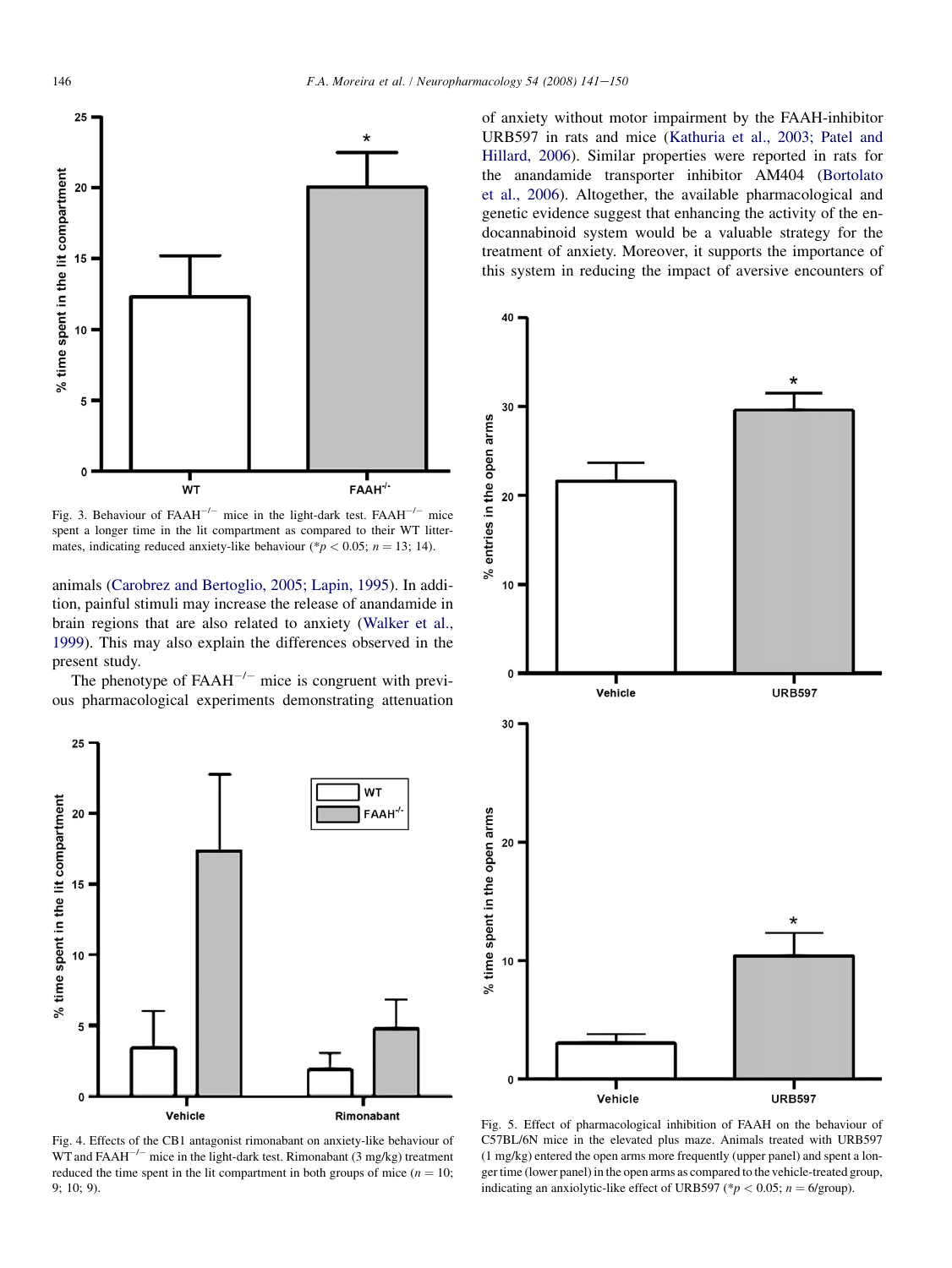

The role of CB1 receptors in the modulation of anxiety is also supported by experiments with  $\Delta^9$ -THC, which may induce anxiolytic effect in mice exposed to the LDT ([Berrendero](#page-8-0) [and Maldonado, 2002](#page-8-0)). However, anxiogenic effects have also been reported with this drug [\(Onaivi et al., 1990; Patel and](#page-9-0) [Hillard, 2006](#page-9-0)). Generally, low doses of cannabinoids tend to be anxiolytic and higher doses tend to act on the opposite direction [\(Viveros et al., 2005\)](#page-9-0). One possible explanation for this phenomenon is the presence of CB1 receptor in pre-synaptic terminals in several brain regions, modulating both excitatory (glutamate) and inhibitory ( $\gamma$ -aminobutyric acid, GABA) neurotransmissions (see [Monory et al., 2006](#page-8-0); and references therein). Therefore, cannabinoids interfere with systems that exert opposing activities on anxiety responses [\(Millan,](#page-8-0) [2003](#page-8-0)). Importantly, GABAergic terminals contain high levels of CB1 receptors, while glutamatergic terminals contain low levels ([Marsicano and Lutz, 1999; Monory et al., 2006\)](#page-8-0). Hence, low concentrations of cannabinoid drugs might be able to effectively activate a significant portion of CB1 receptors on glutamatergic terminals, while a much higher concentration would be needed to activate the same fraction of CB1 receptors on GABAergic terminals. For a better understanding of this subject, the molecular mechanisms and the brain regions underlying the behavioural effects of cannabinoids should be further investigated. One possible site for their anxiolytic activity could be the hippocampus, since this action is prevented by blockade of neurogenesis in this structure [\(Jiang](#page-8-0) [et al., 2005\)](#page-8-0). Another candidate is the dorsolateral periaqueductal gray, since injections of CB1 receptor agonists into this structure induce anxiolytic-like effects ([Moreira et al.,](#page-8-0) [2007](#page-8-0)). Understanding the mechanism by which the eCBs modulate these systems may help to clarify their role on anxietyrelated behaviours.

The phenotype in  $FAAH^{-/-}$  mice was reversed by rimonabant both in the EPM and in the LDT. This drug also blocked the effect of URB597 in C57BL/6N mice exposed to the EPM. Thus, an enhancement of CB1 receptor-mediated signalling, presumably due to higher levels of anandamide, seems to be responsible for the reduction in anxiety-related behaviours. However, it should be noted that in  $FAAH^{-/-}$  and WT mice rimonabant reduced the number of entries in the enclosed arms of the EPM. To check whether this effect would be interfering with the percentage of time spent in the open arms, we re-analyzed this data by 2-way ANCOVA with the number of entries in the enclosed arms a co-variable. The result of this analysis was similar to the 2-way ANOVA. Thus, it may be concluded that although rimonabant markedly reduced the entries in the enclosed arms, this may have a minor contribution to the effects on the percentage of time spent in the open arms ([File, 1992\)](#page-8-0). In C57BL/6N mice, this drug did not change enclosed arms entries. Also, it failed to interfere with total distances moved by  $FAAH^{-/-}$ , WT or C57BL/6N mice in the open field. Consistent with our study, [Kathuria et al. \(2003\)](#page-8-0) also showed that rimonabant blocked the anxiolytic effect induced by pharmacological inhibition of FAAH in rats, also

Fig. 6. Effect of the CB1 antagonist rimonabant on the anxiolytic-like activity of URB597 in C57BL/6N mice. Rimonabant (3 mg/kg) treatment was able to prevent the increase in the number of entries (upper panel) and in the time spent (lower panel) in the open arms induced by URB597 (1 mg/kg), indicating an involvement of CB1 receptors in the effect of URB597 ( $p < 0.05$ ) compared to all the other groups;  $n = 8$ /group).

either conditioned or unconditioned nature ([Hill et al., 2006;](#page-8-0) [Kamprath et al., 2006; Marsicano et al., 2002\)](#page-8-0). Indeed, increased levels of eCBs were observed during aversive stimuli in key regions related to fear and anxiety responses, where this system may act on-demand to oppose the impact of stress ([Marsicano et al., 2002\)](#page-8-0). Based on this assumption, it is reasonable to suppose that an increased activation of CB1 receptors (due to higher levels of eCBs) can protect the

<span id="page-6-0"></span>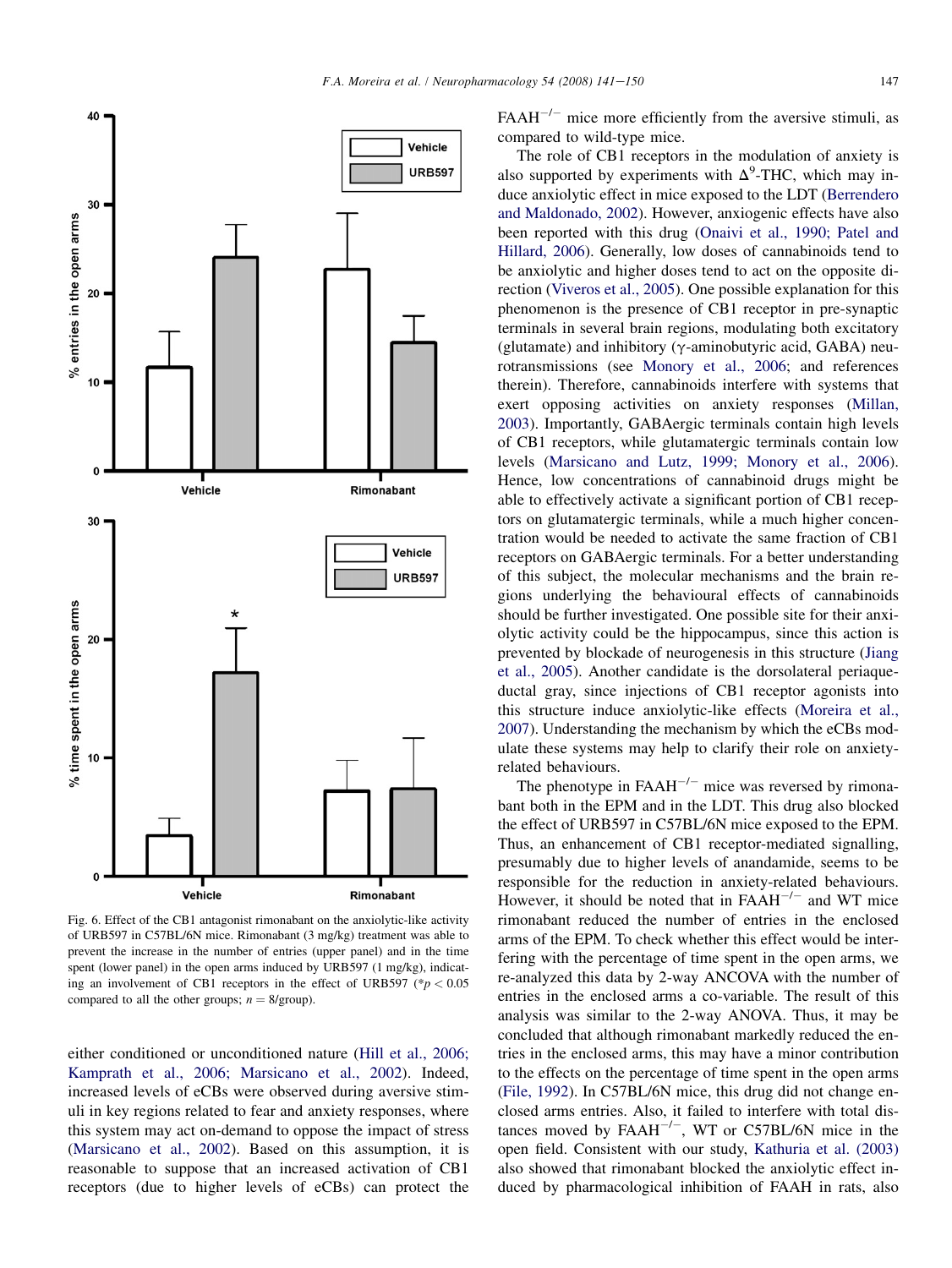<span id="page-7-0"></span>

Fig. 7. Effect of the pharmacological blockade of FAAH on the behaviour of C57BL/6N mice in the light-dark test The animals treated with URB597 (1 mg/kg) did not spent a longer time in the lit compartment as compared to the vehicle treated group ( $n = 10$ ; 12).

pointing to an involvement of CB1 receptors in the anxiolytic. These results are relevant because anandamide is a promiscuous neurotransmitter that may bind to other sites in the brain [\(Ross, 2003; Wise et al., 2007\)](#page-9-0). In our study, apart from blocking the phenotype of  $FAAH^{-/-}$  mice, rimonabant also inhibited the exploration of aversive environments in WT mice. This means that this CB1 antagonist induced an anxiogenic-like effect, in accordance with the possible existence of a modulatory tonus by endocannabinoids on anxiety. However, the same was not observed in C57BL/6N mice, in which rimonabant selectively prevented the anxiolytic effect of URB597, without any reduction in basal levels in vehicle-treated mice. These diverse responses have been observed after blockade of the CB1 receptors with either rimonabant or AM251. While in some cases, these drugs may induce no modification on measures of anxiety [\(Kathuria et al., 2003\)](#page-8-0), others studies show anxiogenic effects [\(Navarro et al., 1997; Patel and Hillard,](#page-9-0) [2006; Rodgers et al., 2005\)](#page-9-0). Studies with CB1-deficient mice also showed a complex behaviour. These mutants may have either increased levels of anxiety or no phenotype, depending on the environmental stimuli [\(Haller et al., 2004a; Martin](#page-8-0) [et al., 2001\)](#page-8-0).

Apart from CB1 receptors, an alternative site mediating some effects of anandamide is the TRPV1 receptor ([Ross,](#page-9-0) [2003\)](#page-9-0), which is also located in brain regions related to anxiety [\(Cristino et al., 2006](#page-8-0)). However, it is unlikely that an increased activation of this receptor would contribute to the anxiolyticlike phenotype of  $FAAH^{-/-}$  mice. One reason is that the phenotype was blocked by rimonabant, as discussed above. Another reason is that, contrary to CB1 receptors, the pharmacological blockade of TRPV1 receptors induces anxiolytic, rather than anxiogenic responses [\(Kasckow et al., 2004\)](#page-8-0). Also, TRPV1-deficient mice exhibit a phenotype characterized by reduced, rather than increased, levels of anxiety ([Marsch](#page-8-0) [et al., 2007](#page-8-0)). Altogether, these data support the notion that anandamide might balance anxiety by exerting actions in opposite directions via the activation of CB1 and TRPV1 receptors [\(Marsch et al., 2007\)](#page-8-0).

At the time when the present experiments were being conducted, another study showed no phenotype of the  $FAAH^{-/-}$ mice in the EPM ([Naidu et al., 2007](#page-9-0)). Although the present results are apparently discrepant with the cited investigation, differences in genetic background (C57BL/6N versus C57BL/6J), animal housing as well in experimental context might explain these discrepancies. In fact, in the study by [Naidu et al. \(2007\)](#page-9-0), the FAAH inhibitor URB597 was ineffective when the experiments were conducted under low light environment, although an anxiolytic-like effect was detected when illumination over the open arms of the EPM was increased. These differences may arise because the stress levels of the subjects and the experimental context are critical factors for detecting anxiolytic responses in the EPM [\(Mechiel Korte](#page-8-0) [and De Boer, 2003](#page-8-0)). Such parameters might be particularly relevant in manipulations involving eCBs, which are supposed to act on-demand to counteract aversive responses ([Marsicano](#page-8-0) [et al., 2002; Kamprath et al., 2006\)](#page-8-0). In line with this view, CB1 knock-out mice have a phenotype characterized by an increased anxiety-like behaviour, which is observed only when the experiments are conducted under high light intensity [\(Haller et al., 2004a](#page-8-0)). Therefore, different experimental environments may explain some apparent discrepancies in studies with the endocannabinoid system.

Finally, we adopted a pharmacological approach to further strengthen the results obtained with  $FAAH^{-/-}$  mice. In accordance with previous data ([Kathuria et al., 2003; Naidu et al.,](#page-8-0) [2007; Patel and Hillard, 2006\)](#page-8-0), the FAAH inhibitor induced an anxiolytic-like effect in rodents exposed to the EPM, which was prevented by rimonabant. However, while [Rutkowska](#page-9-0) [et al. \(2006\)](#page-9-0) detected an anxiolytic effect in mice exposed to the LDT after treatment with the FAAH inhibitor AACOCF3, no significant effect of URB597 was observed in this model in the present study, even though diazepam was effective as a positive control. A possible explanation for the discrepancy between the EPM and the LDT is that these models may generate different levels of aversion. While the LDT is based on the aversion for a lit environment, the EPM is based on the aversion for an open environment ([Bourin and Hascoet,](#page-8-0) [2003; Carobrez and Bertoglio, 2005](#page-8-0)). It is possible that these models have different sensitivities to detect interventions in the endocannabinoid system. In addition to this lack of effect in the LDT, the effect of URB597 in the EPM was not as efficacious as that observed with the reference compound diazepam. One possible advantage of URB597 over diazepam could be its low potential to induce sedation and memory impairment. Also, the observation that it does not induce conditioned place-preference [\(Gobbi et al., 2005](#page-8-0)) suggests its low potential to be addictive. However, to date, it is not fully clear which side effects a long-term deficiency of FAAH activity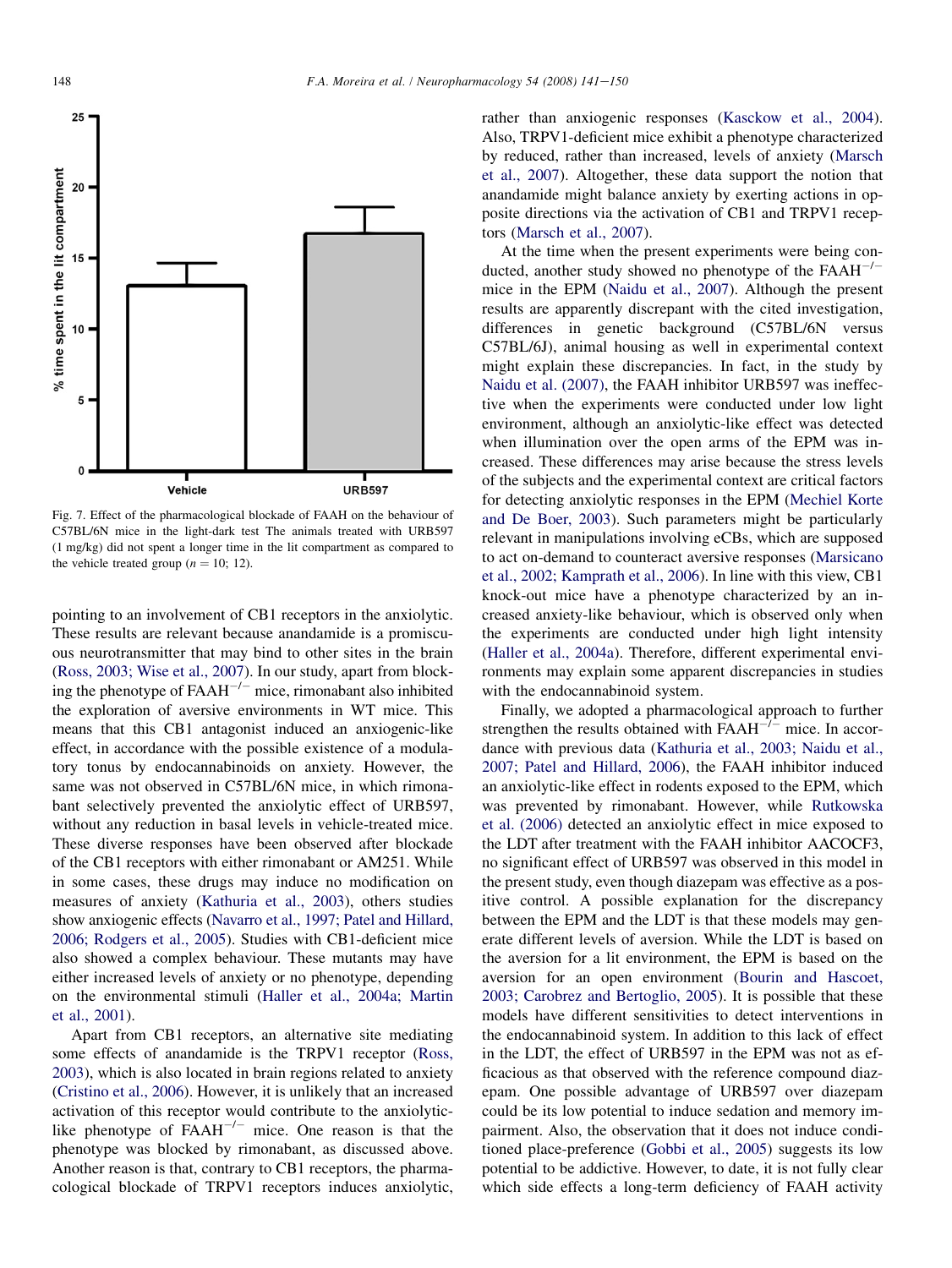<span id="page-8-0"></span>may cause because of the accumulation of other classes of lipids, such as N-acyl taurines ([Saghatelian et al., 2006\)](#page-9-0). Furthermore, a potential problem in humans is the recent finding of a second FAAH gene (FAAH-2), which is not present in rodents. FAAH-2 is, however, also inhibited by URB597 ([Wei](#page-9-0) [et al., 2006\)](#page-9-0).

In conclusion, the present study shows that  $FAAH^{-/-}$  mice have a phenotype characteristic of a reduced anxiety-like behaviour, as revealed by two different behavioural models. Furthermore, it suggests that this phenotype is due to an increased activation of CB1 receptors, possibly reflecting the increased levels of anandamide after FAAH inhibition. Finally, it further supports the anxiolytic-like activity of the FAAH inhibitor URB597. These results point to the enhancement of eCBs activity as a promising strategy for the alleviation of anxietyrelated disorders.

## Acknowledgements

F.A.M. is a recipient of a fellowship from the Alexander von Humboldt Foundation (Germany). We thank Benjamin Cravatt for providing the  $FAAH^{-/-}$  mice, Michel Steiner for valuable suggestions on the manuscript, Francisco Guimarães for critical comments on the statistical analyses, and Andrea Conrad and Anisa Kosan for the technical support with the breeding and genotyping of mice.

#### References

- Berrendero, F., Maldonado, R., 2002. Involvement of the opioid system in the anxiolytic-like effects induced by Delta(9)-tetrahydrocannabinol. Psychopharmacology (Berl.)  $163$ ,  $111-117$ .
- Bortolato, M., Campolongo, P., Mangieri, R.A., Scattoni, M.L., Frau, R., Trezza, V., La Rana, G., Russo, R., Calignano, A., Gessa, G.L., Cuomo, V., Piomelli, D., 2006. Anxiolytic-like properties of the anandamide transport inhibitor AM404. Neuropsychopharmacology 31, 2652-2659.
- Bourin, M., Hascoet, M., 2003. The mouse light/dark box test. European Journal of Pharmacology 463,  $55-65$ .
- Carobrez, A.P., Bertoglio, L.J., 2005. Ethological and temporal analyses of anxiety-like behavior: the elevated plus-maze model 20 years on. Neuroscience and Biobehavioral Reviews 29, 1193-1205.
- Cravatt, B.F., Demarest, K., Patricelli, M.P., Bracey, M.H., Giang, D.K., Martin, B.R., Lichtman, A.H., 2001. Supersensitivity to anandamide and enhanced endogenous cannabinoid signalling in mice lacking fatty acid amide hydrolase. Proceedings of the National Academy of Sciences of the USA 98, 9371-9376.
- Cristino, L., de Petrocellis, L., Pryce, G., Baker, D., Guglielmotti, V., Di Marzo, V., 2006. Immunohistochemical localization of cannabinoid type 1 and vanilloid transient receptor potential vanilloid type 1 receptors in the mouse brain. Neuroscience  $139$ ,  $1405-1415$ .
- File, S.E., 1992. Behavioral detection of anxiolytic action. In: Elliot, J.M., Heal, D.J., Marsden, C.A. (Eds.), Experimental Approaches to Anxiety and Depression. John Wiley & Sons, New York, pp.  $25-44$ .
- Gobbi, G., Bambico, F.R., Mangieri, R., Bortolato, M., Campolongo, P., Solinas, M., Cassano, T., Morgese, M.G., Debonnel, G., Duranti, A., Tontini, A., Tarzia, G., Mor, M., Trezza, V., Goldberg, S.R., Cuomo, V., Piomelli, D., 2005. Antidepressant-like activity and modulation of brain monoaminergic transmission by blockade of anandamide hydrolysis. Proceedings of the National Academy of Sciences of the USA 102,  $18620 - 18625.$
- Hall, W., Solowij, N., 1998. Adverse effects of Cannabis. Lancet 352,  $1611 - 1616$
- Haller, J., Varga, B., Ledent, C., Freund, T.F., 2004a. Context dependent effects of CB1 cannabinoid gene disruption on anxiety-like and social behaviour in mice. European Journal of Neuroscience 19, 1906-1912.
- Hill, M.N., Kambo, J.S., Sun, J.C., Gorzalka, B.B., Galea, L.A., 2006. Endocannabinoids modulate stress-induced suppression of hippocampal cell proliferation and activation of defensive behaviours. European Journal of Neuroscience 24, 1845-1849.
- Jiang, W., Zhang, Y., Xiao, L., Van Cleemput, J., Ji, S.P., Bai, G., Zhang, X., 2005. Cannabinoids promote embryonic and adult hippocampus neurogenesis and produce anxiolytic- and antidepressant-like effects. Journal of Clinical Investigation  $115$ ,  $3104-3116$ .
- Kamprath, K., Marsicano, G., Tang, J., Monory, K., Bisogno, T., Di Marzo, V., Lutz, B., Wotjak, C.T., 2006. Cannabinoid CB1 receptor mediates fear extinction via habituation-like processes. Journal of Neuroscience 26, 6677-6686.
- Kasckow, J.W., Mulchahey, J.J., Geracioti, T.D., 2004. Effects of the vanilloid agonists olvanil and antagonist capsazepine on rat behaviours. Progress in Neuropharmacology and Biological Psychiatry 28, 291-295.
- Kathuria, S., Gaetani, S., Fegley, D., Valino, F., Duranti, A., Tontini, A., Mor, M., Tarzia, G., La Rana, G., Calignano, A., Giustino, A., Tattoli, M., Palmery, M., Cuomo, V., Piomelli, D., 2003. Modulation of anxiety through blockade of anandamide hydrolysis. Nature Medicine 9,  $76 - 81.$
- Lapin, I.P., 1995. Only controls: effect of handling, sham injections, and intraperitoneal injection of saline on behaviour of mice in an elevated plusmaze. Journal of Pharmacology and Toxicological Methods 34, 73-77.
- Mackie, K., 2005. Distribution of cannabinoid receptors in the central and peripheral nervous system. Handbook of Experimental Pharmacology 168, 299-325.
- Marco, E.M., Perez-Alvarez, L., Borcel, E., Rubio, M., Guaza, C., Ambrosio, E., File, S.E., Viveros, M.P., 2004. Involvement of 5-HT1A receptors in behavioural effects of the cannabinoid receptor agonist CP 55,940 in male rats. Behavioural Pharmacology 15,  $21-27$ .
- Marsch, R., Foeller, E., Rammes, G., Bunck, M., Kossl, M., Holsboer, F., Zieglgansberger, W., Landgraf, R., Lutz, B., Wotjak, C.T., 2007. Reduced anxiety, conditioned fear, and hippocampal long-term potentiation in transient receptor potential vanilloid type 1 receptor-deficient mice. Journal of Neuroscience 27, 832-839.
- Marsicano, G., Lutz, B., 1999. Expression of the cannabinoid receptor CB1 in distinct neuronal subpopulations in the adult mouse forebrain. European Journal of Neuroscience 11, 4213-4225.
- Marsicano, G., Wotjak, C.T., Azad, S.C., Bisogno, T., Rammes, G., Cascio, M.G., Hermann, H., Tang, J., Hofmann, C., Zieglgansberger, W., Di Marzo, V., Lutz, B., 2002. The endogenous cannabinoid system controls the extinction of aversive memories. Nature  $418$ ,  $530-534$ .
- Martin, M., Ledent, C., Parmentier, M., Maldonado, R., Valverde, O., 2001. Involvement of CB1 cannabinoid receptors in emotional behaviour. Psychopharmacology (Berl.)  $159, 379-387$ .
- McKinney, M.K., Cravatt, B.F., 2005. Structure and function of fatty acid amide hydrolase. Annual Reviews of Biochemistry 74, 411-432.
- Mechiel Korte, S., De Boer, S.F., 2003. A robust animal model of state anxiety: fear-potentiated behaviour in the elevated plus-maze. European Journal of Pharmacology 463,  $163-175$ .
- Millan, M.J., 2003. The neurobiology and control of anxious states. Progress in Neurobiology 70,  $83-244$ .
- Monory, K., Massa, F., Egertova, M., Eder, M., Blaudzun, H., Westenbroek, R., Kelsch, W., Jacob, W., Marsch, R., Ekker, M., Long, J., Rubenstein, J.L., Goebbels, S., Nave, K.A., During, M., Klugmann, M., Wolfel, B., Dodt, H.U., Zieglgansberger, W., Wotjak, C.T., Mackie, K., Elphick, M.R., Marsicano, G., Lutz, B., 2006. The endocannabinoid system controls key epileptogenic circuits in the hippocampus. Neuron  $51$ ,  $455-466$ .
- Moreira, F.A., Aguiar, D.C., Guimaraes, F.S., 2007. Anxiolytic-like effects of cannabinoids injected into the rat dorsolateral periaqueductal gray. Neuropharmacology  $52$ ,  $958-965$ .